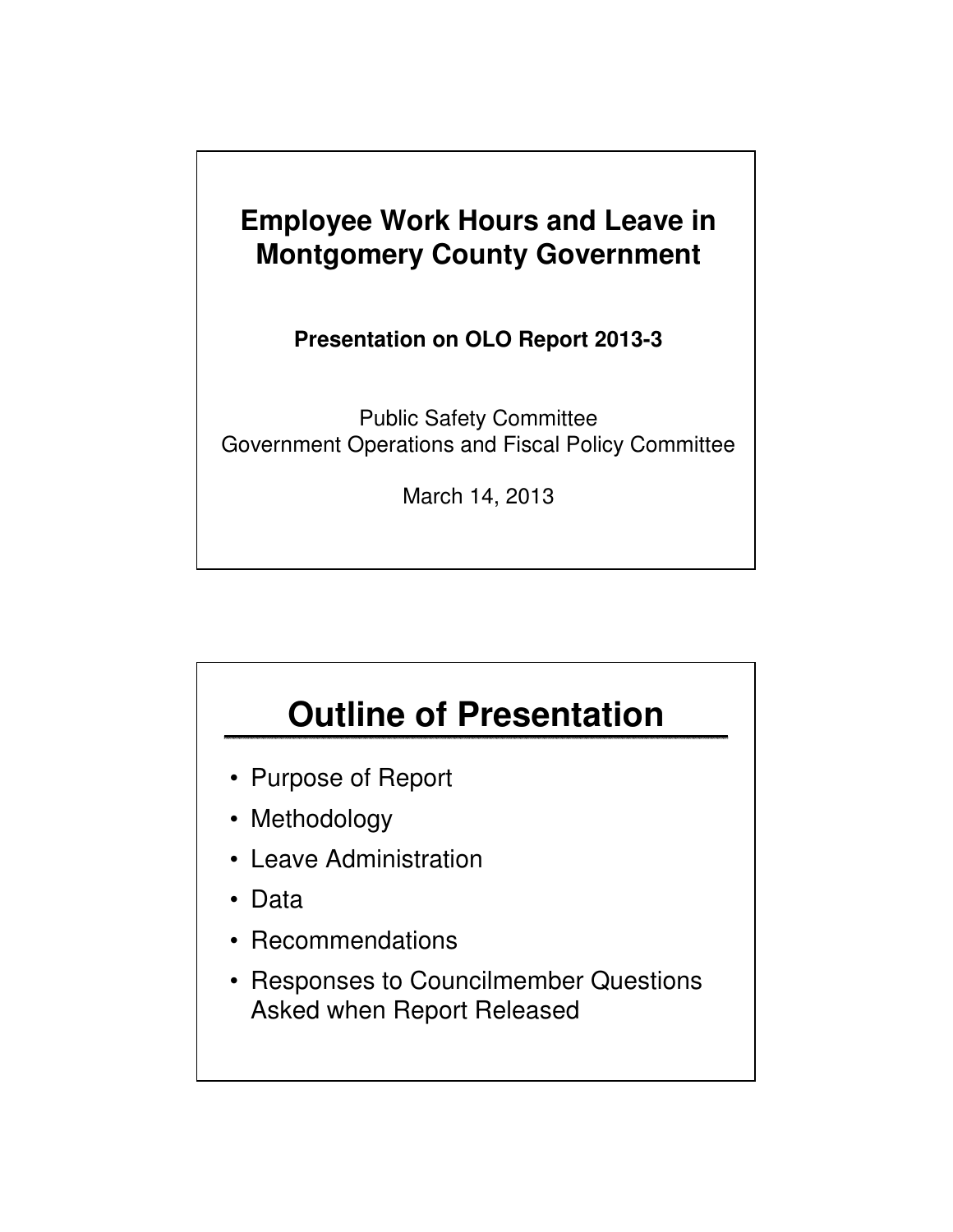# **Purpose of Report**

To understand how regular hours worked by County Government employees impact total overtime hours and the total staff complement needed

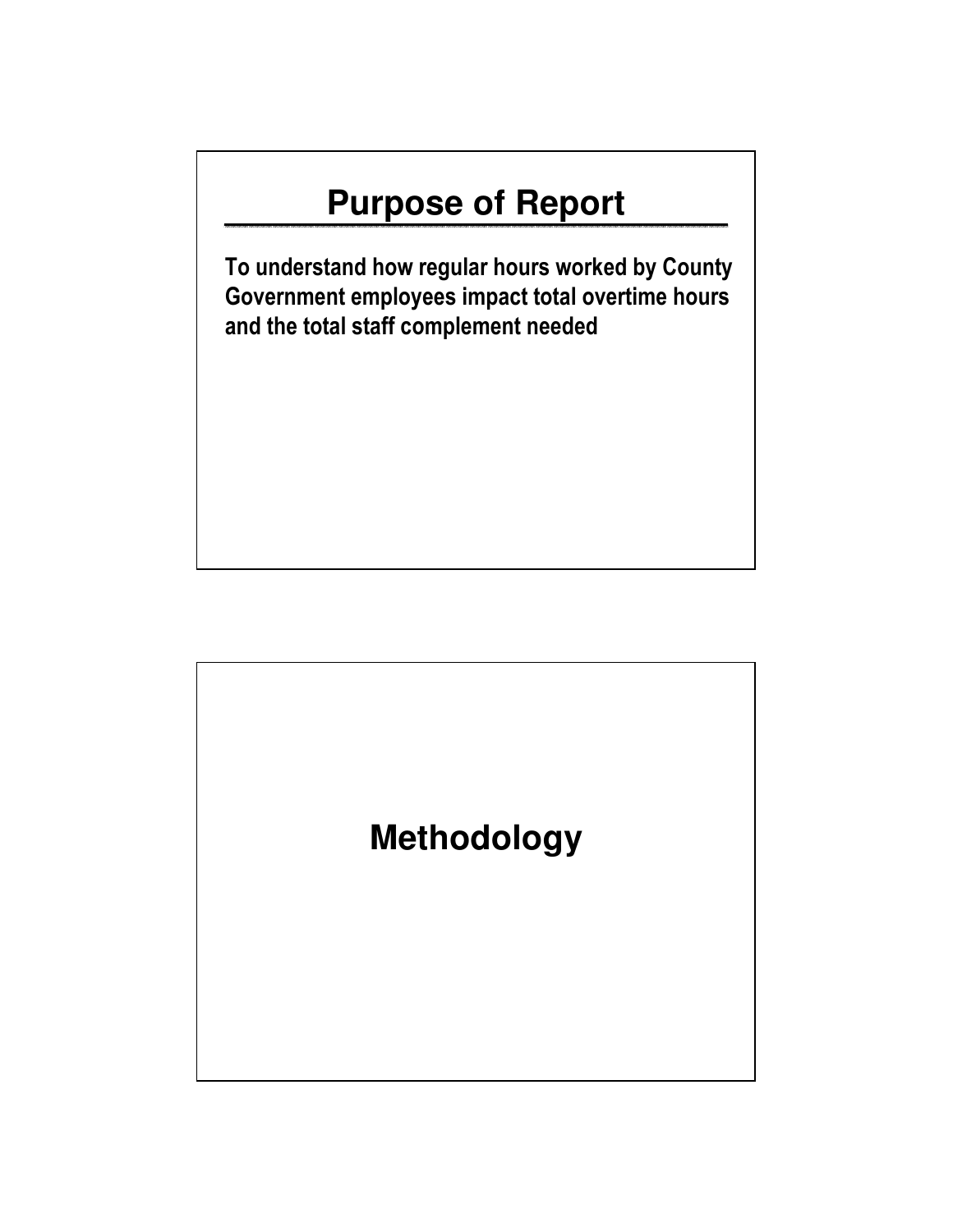# **Methodology**

- MCtime data from January 2, 2011 through June 30, 2012
- Seven Executive Branch departments with 200+ full-time employees
- Data for 6,789 employees
- Some data annualized
- No trend data available

# **Methodology**

- 2,080-Hour Departments
	- Corrections
	- General Services
	- Health and Human Services
	- Liquor Control
	- Police
	- Transportation
- 2,496-Hour Department
	- Fire and Rescue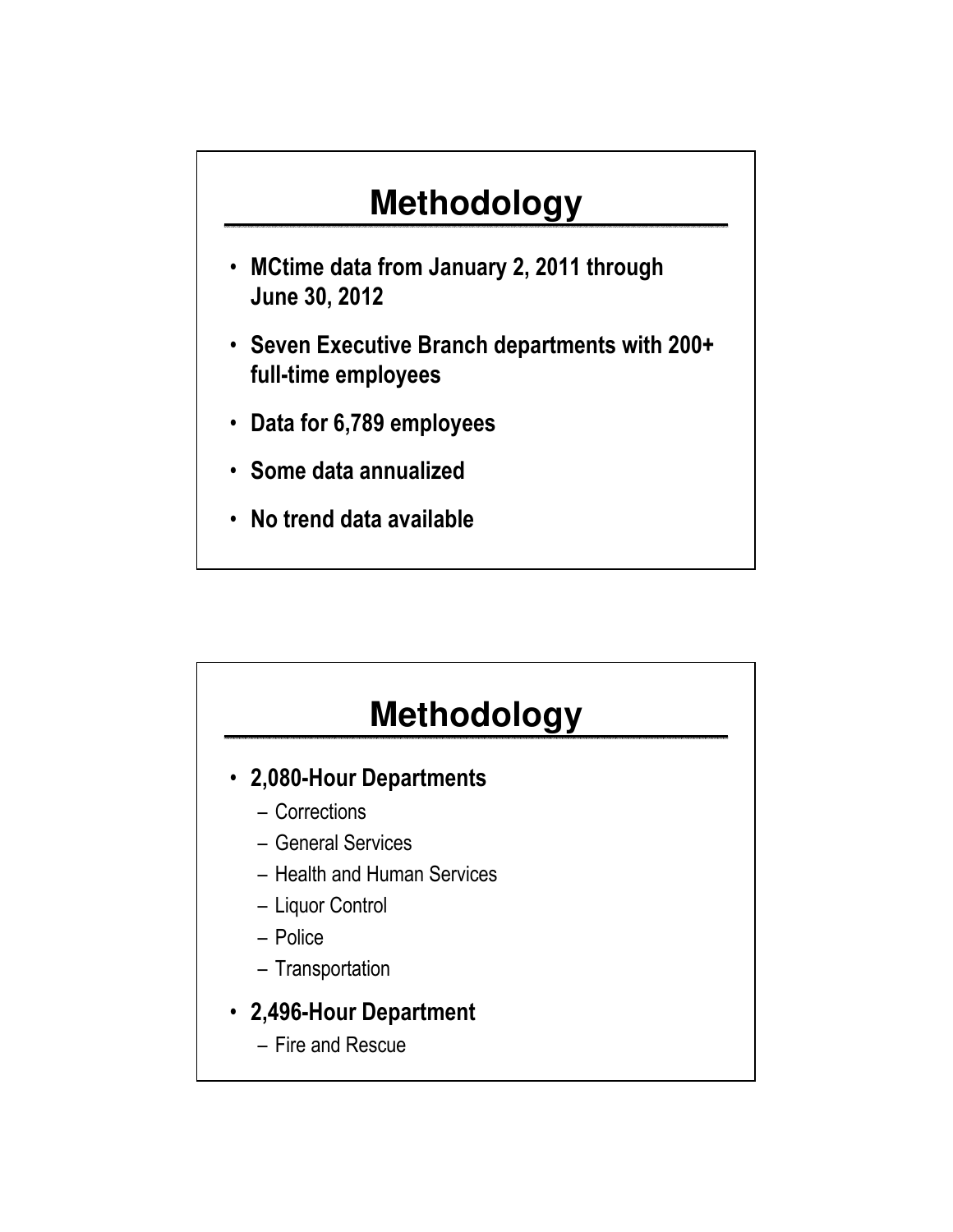|                                                                             | <b>Annual, Personal, and Sick</b> |                               |  |
|-----------------------------------------------------------------------------|-----------------------------------|-------------------------------|--|
| <b>Employee Group</b>                                                       |                                   | <b>Leave Accrued Annually</b> |  |
|                                                                             | <b>Hours</b>                      | Percent of<br>Time            |  |
| FOP*                                                                        | $306 - 394$                       | 15-19%                        |  |
| <b>MCGEO</b><br>IAFF 2,080-Hour Employees<br><b>Unrepresented Employees</b> | $264 - 352$                       | 13-17%                        |  |
| IAFF 2,184-Hour Employees                                                   | 276 - 369                         | 13-17%                        |  |
| IAFF 2,496-Hour Employees                                                   | $336 - 441$                       | 13-18%                        |  |

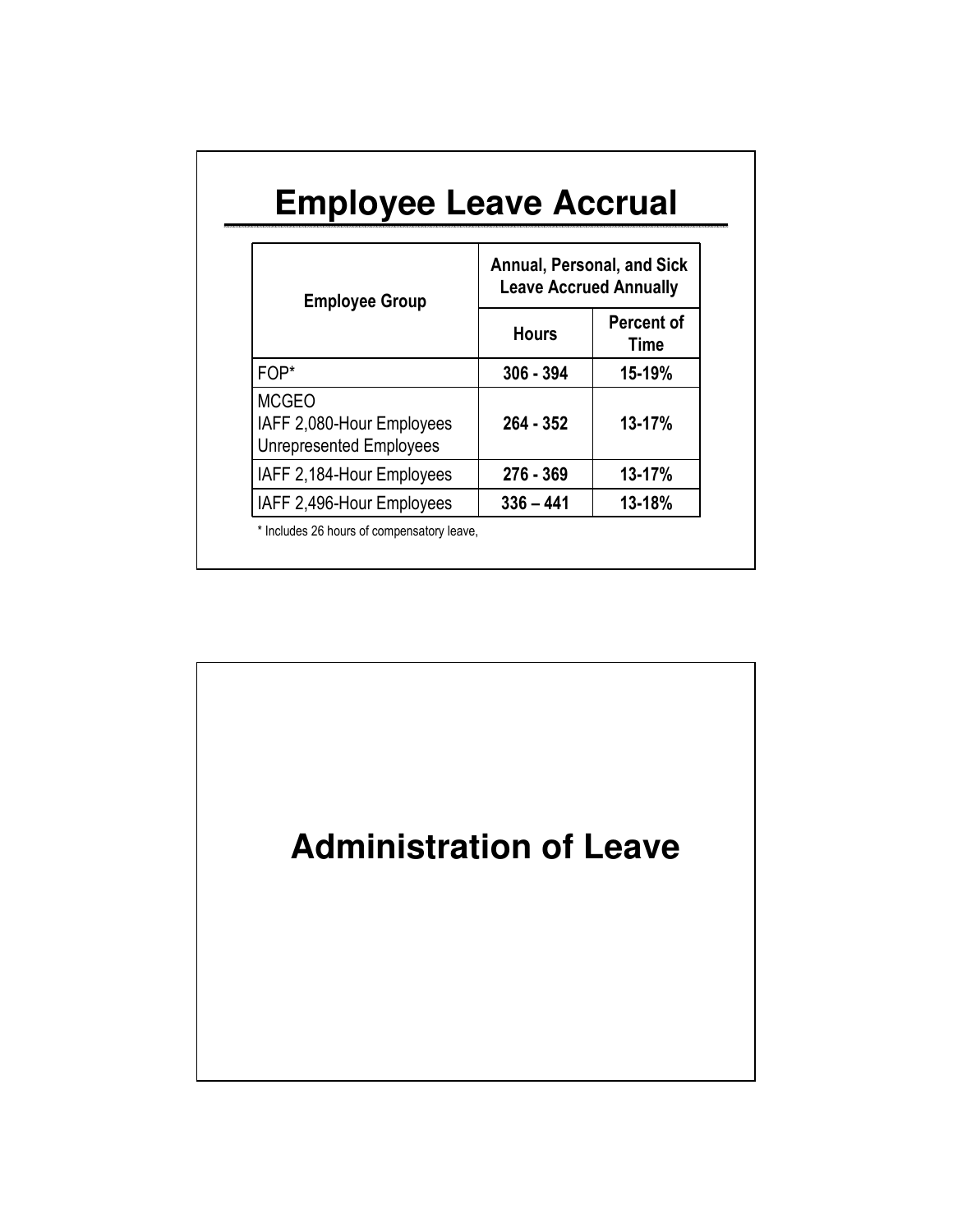# **Administration of Leave**

- Departments oversee most leave administration
	- Departments develop policies and practices
	- Policies and practices vary significantly
- Office of Human Resources administers:
	- Leave without pay
	- Review and approval of Family and Medical leave
	- Training (one leave-related course on FMLA)



- Variations in leave administration include:
	- Training of supervisors
	- Reporting of unscheduled leave
	- Availability of annual leave
- Results in different leave patterns among departments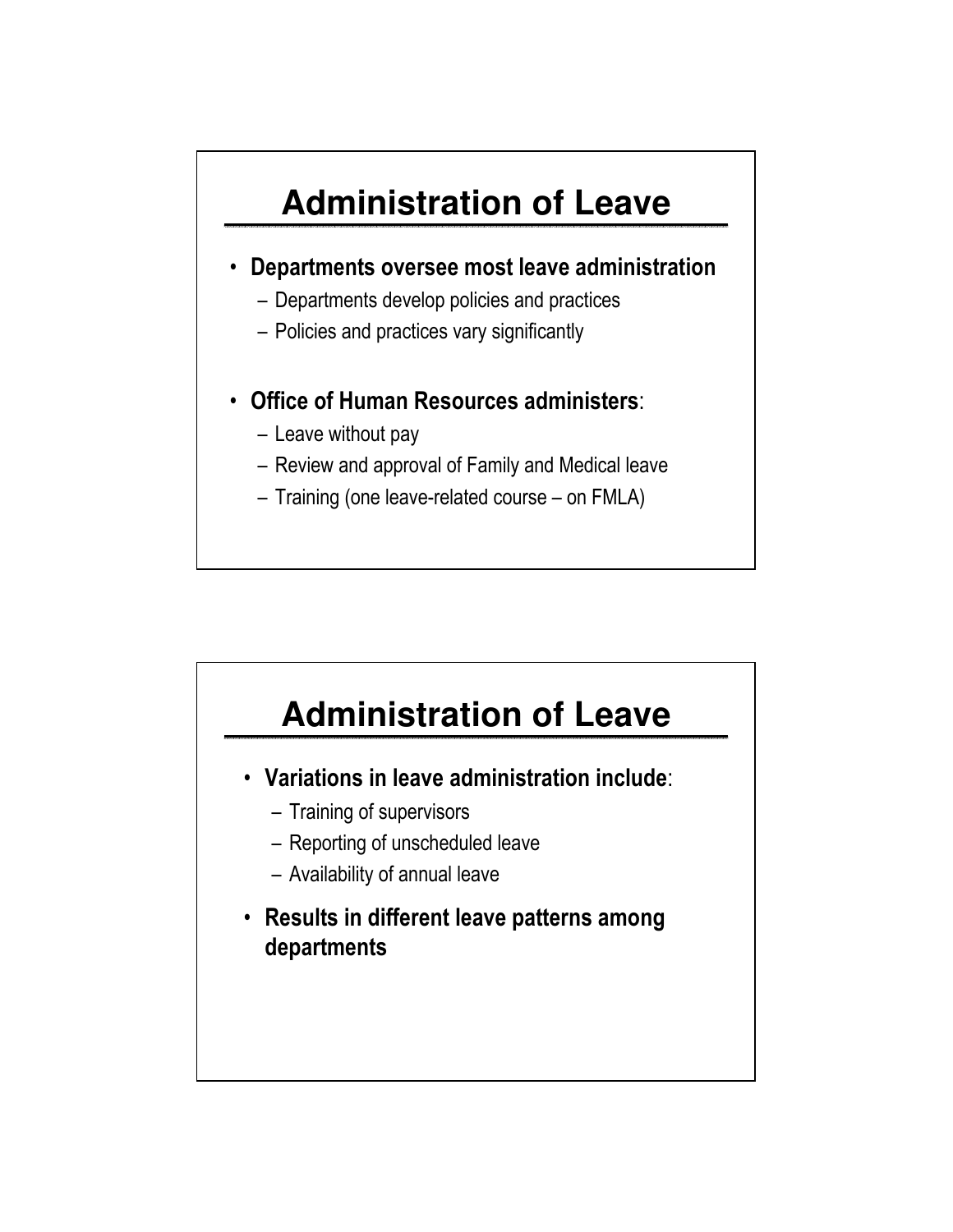

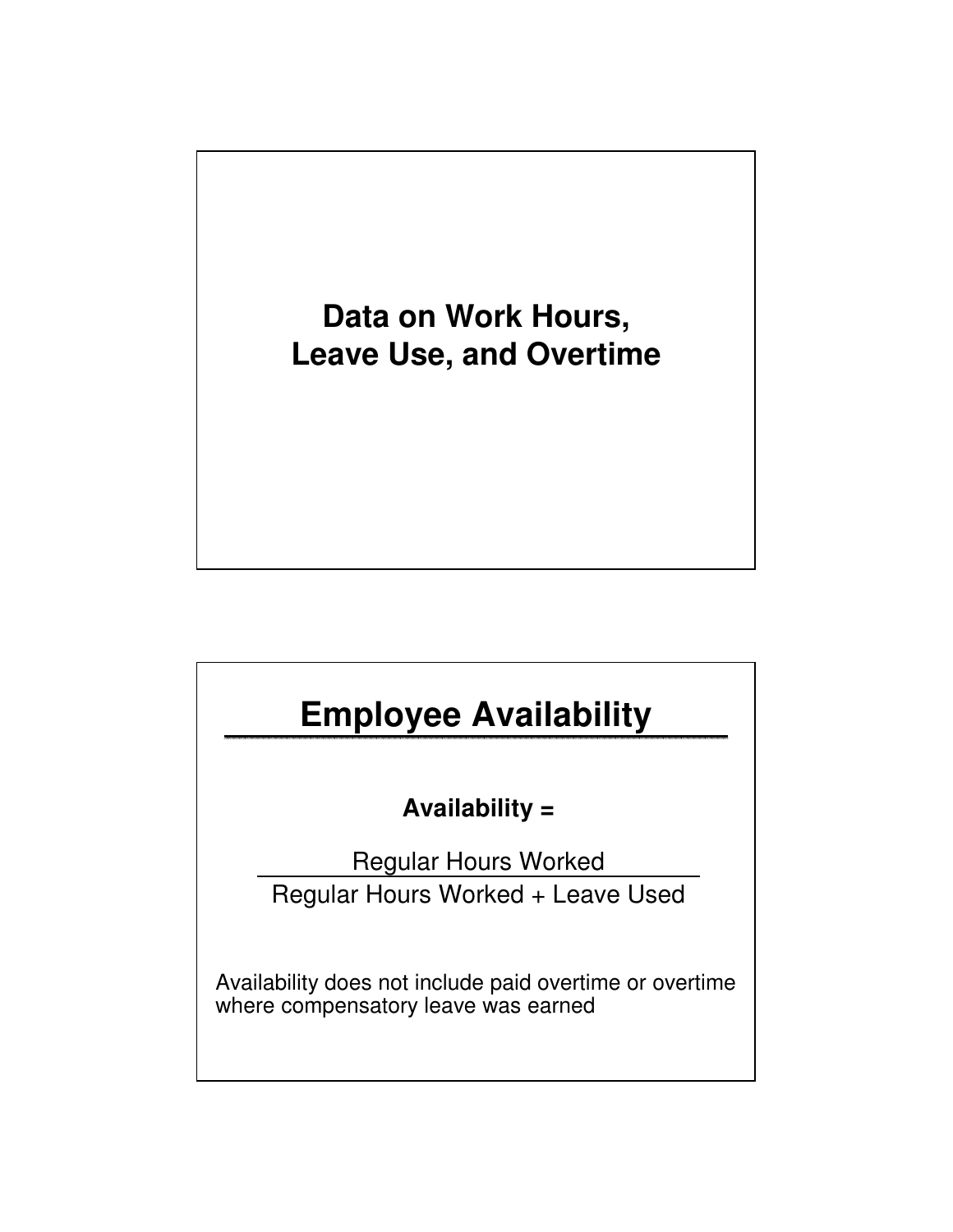|                   |              | <b>Employee Availability</b> |              |
|-------------------|--------------|------------------------------|--------------|
| <b>Department</b> | Availability | <b>Employee</b>              | Availability |
| <b>DLC</b>        | 83.8%        | Group                        |              |
| <b>DOT</b>        | 82.5%        | Unrepresented                | 82.5%        |
| Other             | 82.1%        | <b>FOP</b>                   | 81.8%        |
| <b>MCPD</b>       | 81.3%        | <b>MCGEO</b>                 | 81.3%        |
| <b>DHHS</b>       | 81.0%        | <b>IAFF</b>                  | 78.6%        |
| <b>DGS</b>        | 80.9%        | Total*                       | 81.0%        |
| <b>DOCR</b>       | 79.8%        |                              |              |
| <b>MCFRS</b>      | 78.7%        |                              |              |
| Total*            | 81.0%        |                              |              |

| Dept.       |                  | Average Leave Taken (in hours)* |             |       |              |  |
|-------------|------------------|---------------------------------|-------------|-------|--------------|--|
|             | <b>All Leave</b> | Annual                          | <b>Sick</b> | Comp. | <b>Other</b> |  |
| MCFRS*      | 516              | 167                             | 129         | 76    | 139          |  |
| <b>DOCR</b> | 418              | 144                             | 107         | 50    | 107          |  |
| <b>DGS</b>  | 396              | 141                             | 106         | 47    | 98           |  |
| <b>DHHS</b> | 391              | 148                             | 106         | 26    | 110          |  |
| <b>MCPD</b> | 389              | 127                             | 81          | 73    | 100          |  |
| Other       | 372              | 145                             | 92          | 33    | 101          |  |
| <b>DOT</b>  | 363              | 134                             | 106         | 27    | 93           |  |
| <b>DLC</b>  | 334              | 128                             | 85          | 27    | 91           |  |
| Average     | 404              | 143                             | 101         | 49    | 107          |  |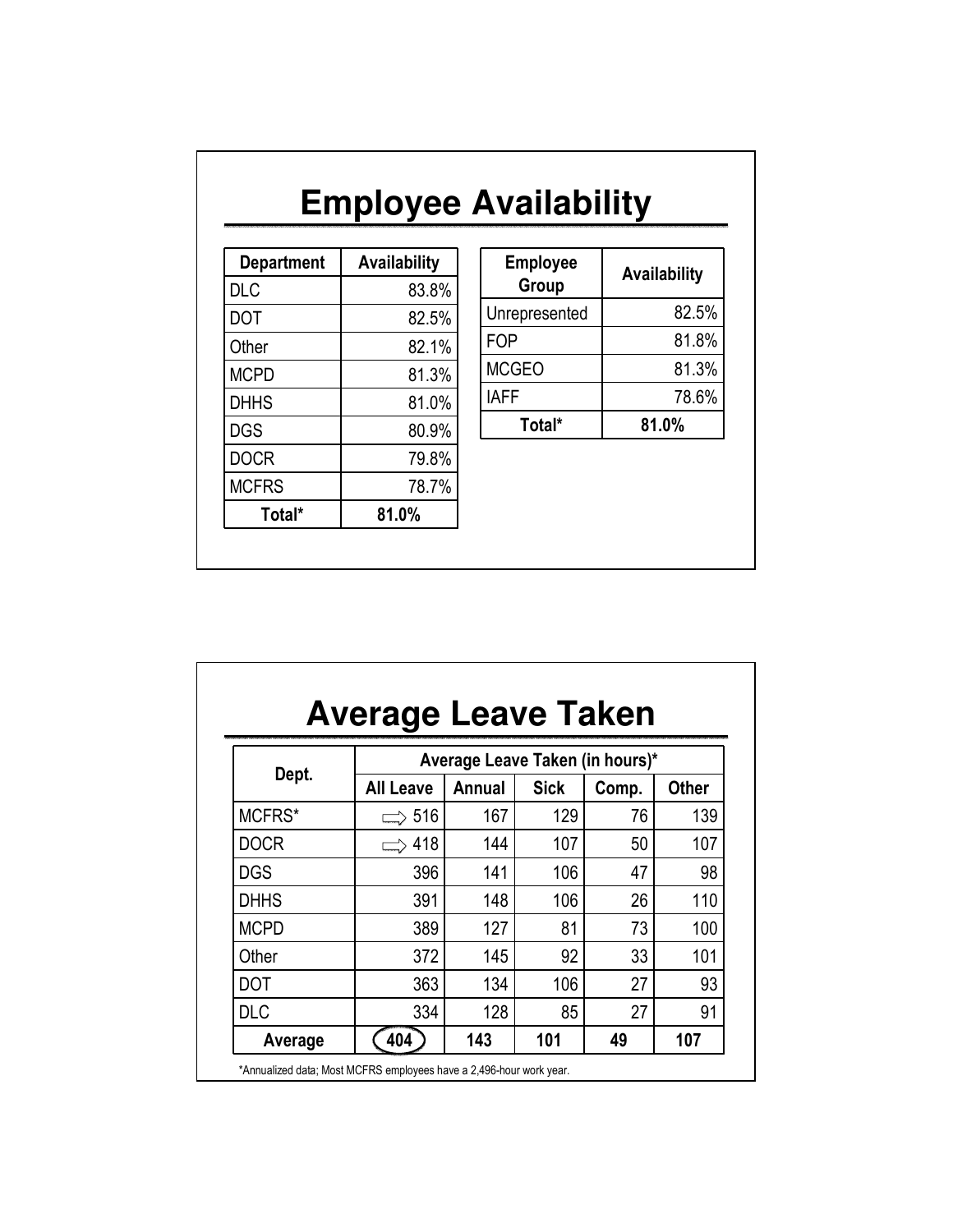| Top 5% of Leave Users |                                                      |                          |                                                      |
|-----------------------|------------------------------------------------------|--------------------------|------------------------------------------------------|
| <b>Department</b>     | % of Total<br><b>Department</b><br><b>Leave Used</b> | <b>Employee</b><br>Group | % of Total<br><b>Department</b><br><b>Leave Used</b> |
| <b>DOCR</b>           | 15%                                                  | <b>FOP</b>               | 13%                                                  |
| DOT                   | 14%                                                  | <b>IAFF</b>              | 13%                                                  |
| <b>MCFRS</b>          | 13%                                                  | <b>MCGEO</b>             | 12%                                                  |
| <b>DGS</b>            | 13%                                                  | Unrepresented            | 10%                                                  |
| <b>MCPD</b>           | 12%                                                  |                          |                                                      |
| DLC                   | 12%                                                  |                          |                                                      |
| DHHS                  | 10%                                                  |                          |                                                      |
| Other                 | 10%                                                  |                          |                                                      |

## **Leave Abuse**

- Small percent of employees abuse leave
- Occurs most often with sick and FMLA leave
- Disciplinary process is difficult and cumbersome
- In FY12, the seven largest departments:
	- 143 employees put on sick leave restriction
	- 25 employees got written reprimands for leave abuse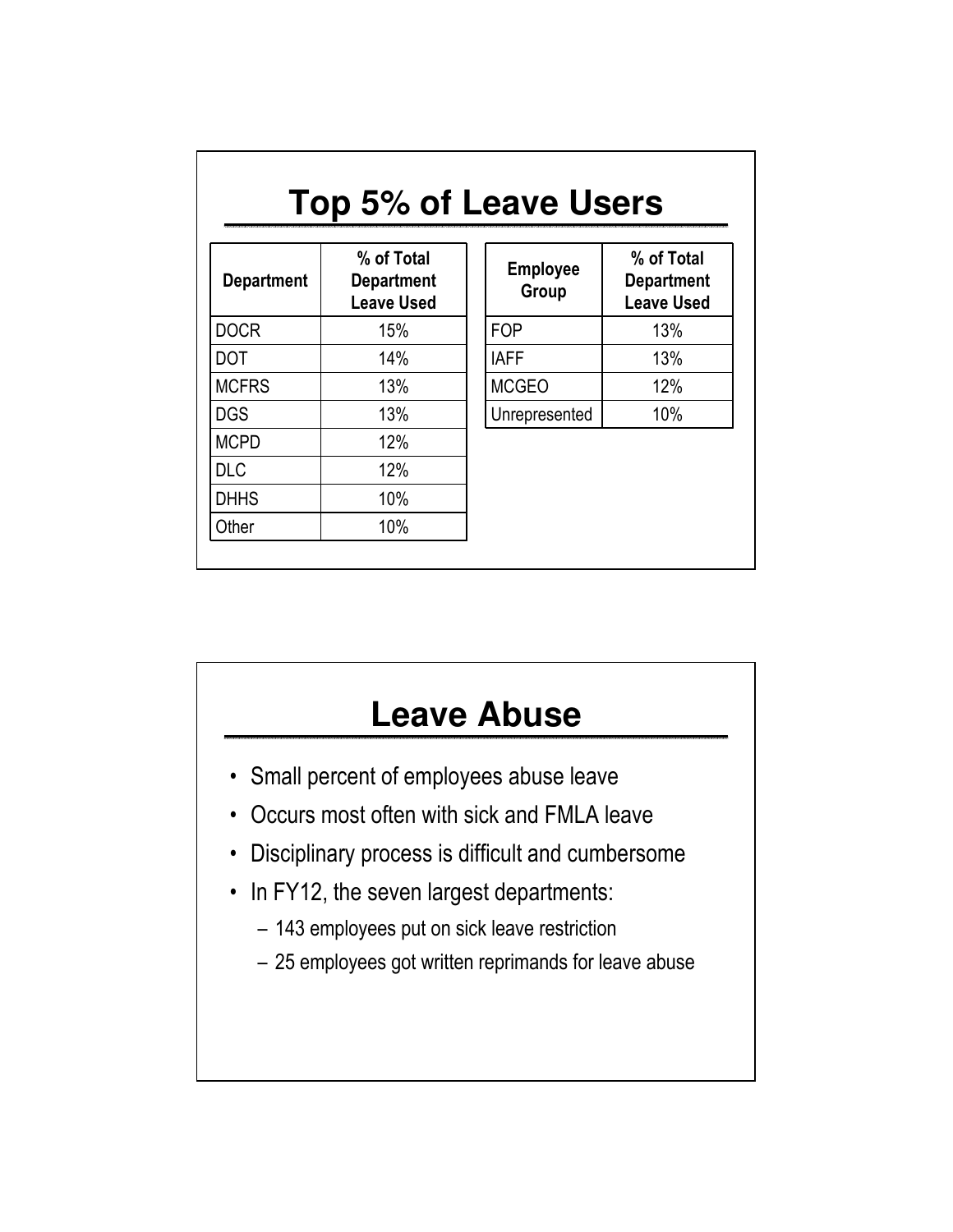

| <b>Regular vs. Overtime Hours</b> |  |
|-----------------------------------|--|
|                                   |  |

| <b>Department</b> | # of Regular Hours<br><b>Worked for Every One</b><br><b>Overtime Hour</b> |
|-------------------|---------------------------------------------------------------------------|
| <b>DHHS</b>       | 78                                                                        |
| Other             | 45                                                                        |
| <b>DLC</b>        | 24                                                                        |
| <b>DGS</b>        | 18                                                                        |
| <b>MCPD</b>       | 10                                                                        |
| <b>DOCR</b>       | 8                                                                         |
| DOT               | 7                                                                         |
| <b>MCFRS</b>      | 6                                                                         |
| <b>Total</b>      | 11                                                                        |

| <b>Employee</b><br>Group | # of Regular Hours<br><b>Worked for Every</b><br><b>One Overtime Hour</b> |
|--------------------------|---------------------------------------------------------------------------|
| Unrepresented            | 21                                                                        |
| <b>MCGEO</b>             | 14                                                                        |
| <b>FOP</b>               | g                                                                         |
| <b>IAFF</b>              | 5                                                                         |
| Total                    | 11                                                                        |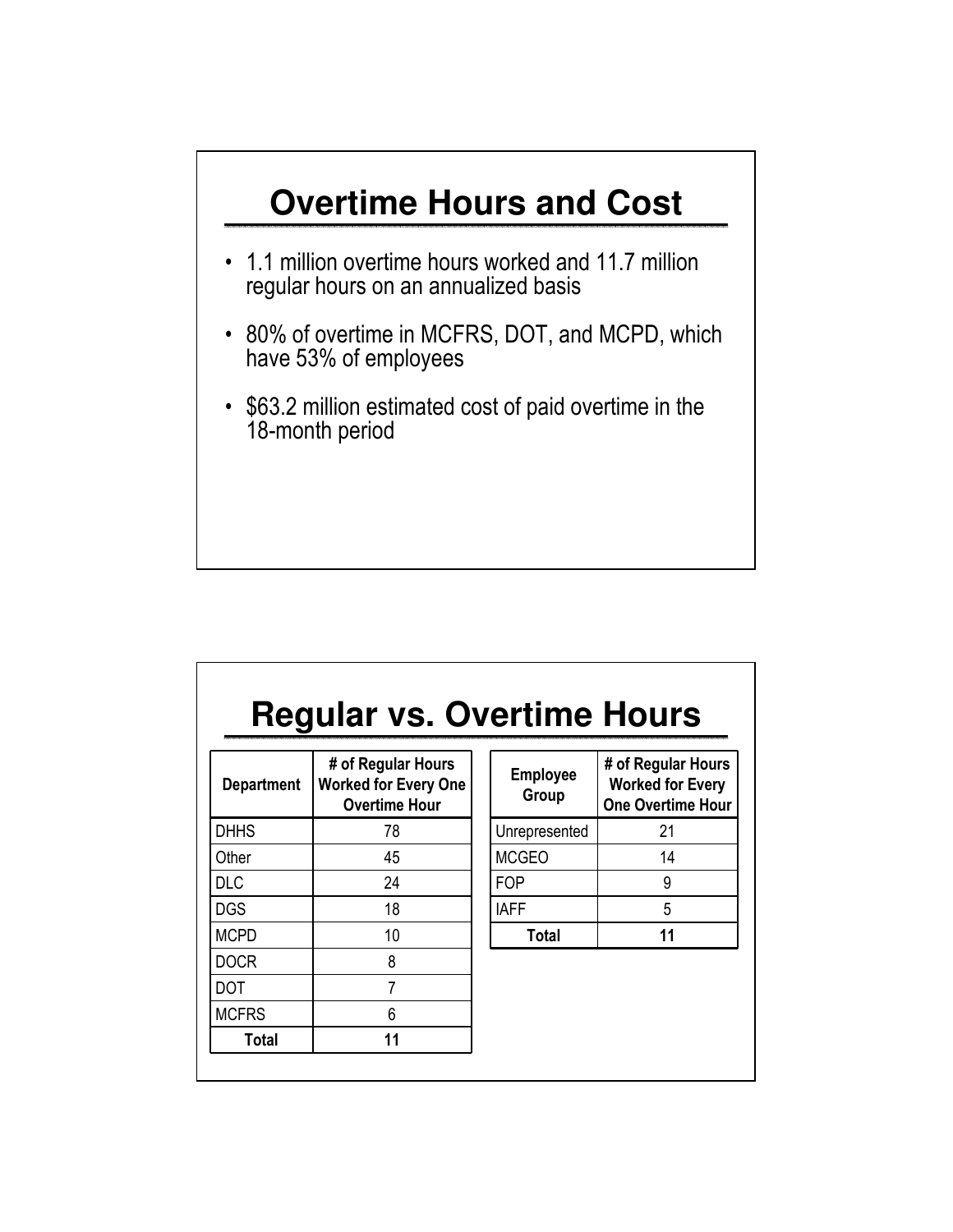#### **Number of Employees Working Overtime**

| # of Overtime | <b>Employees</b> |      |
|---------------|------------------|------|
| <b>Hours</b>  | #                | %    |
| 0-499         | 4500             | 80%  |
| 500-999       | 845              | 15%  |
| $1000+$       | 260              | 5%   |
| <b>Total</b>  | 5605             | 100% |

#### **Employees who worked 500+ overtime hours:**

43% in MCFRS, 29% in DOT, 19% in DOCR

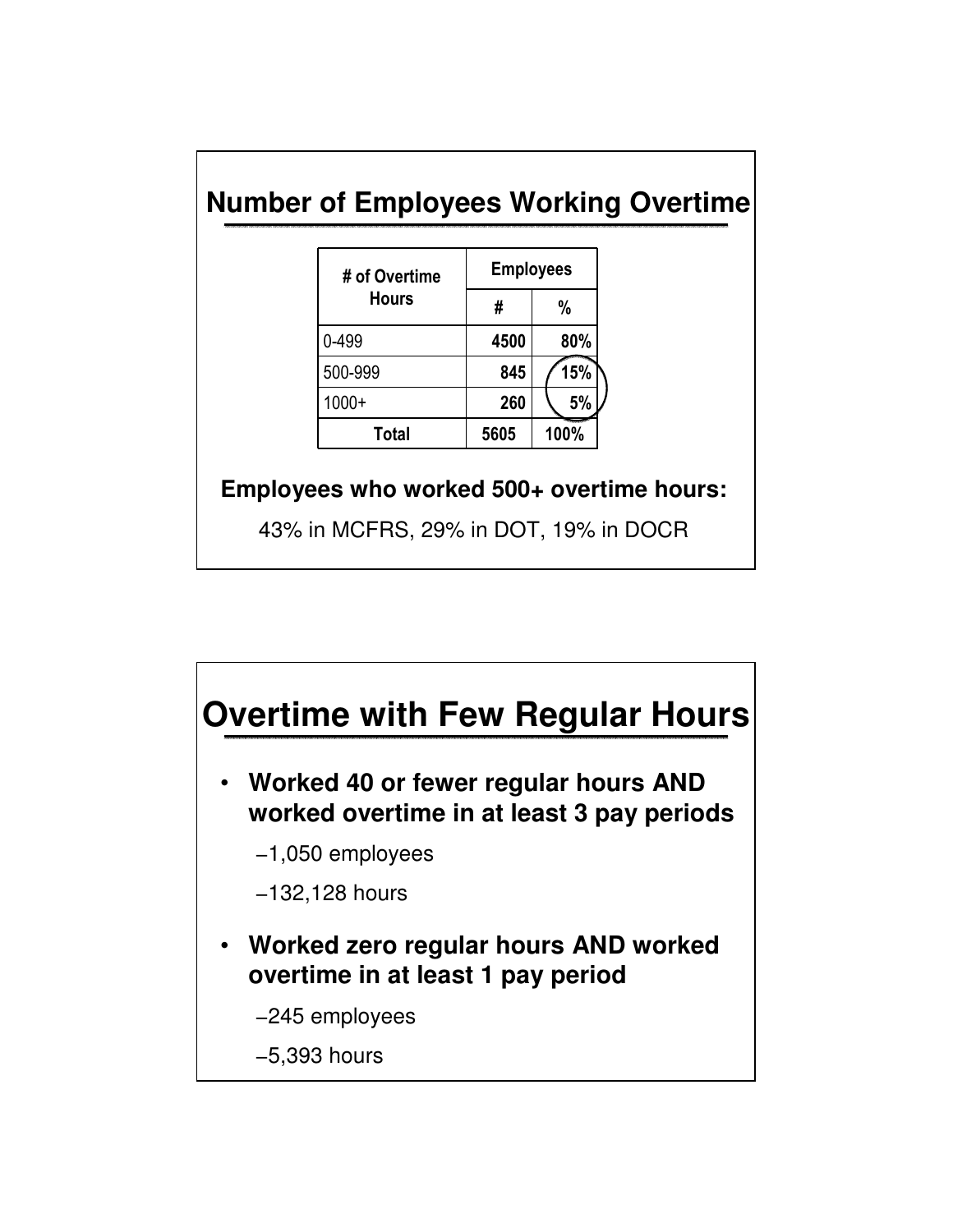## **Data Management**

- **Inconsistencies / variation in MCtime data**
- **Different rules for implementing leave** -FMLA leave in DLC
- **Different rules for recording leave** -Unscheduled leave in MCFRS

### **Recommendations**

- 1. Expand OHR's role in leave administration
- 2. Receive a bi-annual attendance and leave report
- 3. Review policy on overtime in pay periods with few regular hours
- 4. Ask the County Executive for a more in-depth review of:
	- Workers' Compensation processing and claim recordation
	- Sick leave management
	- MCFRS leave usage and recordation
- 5. Undertake a Total Absence Management study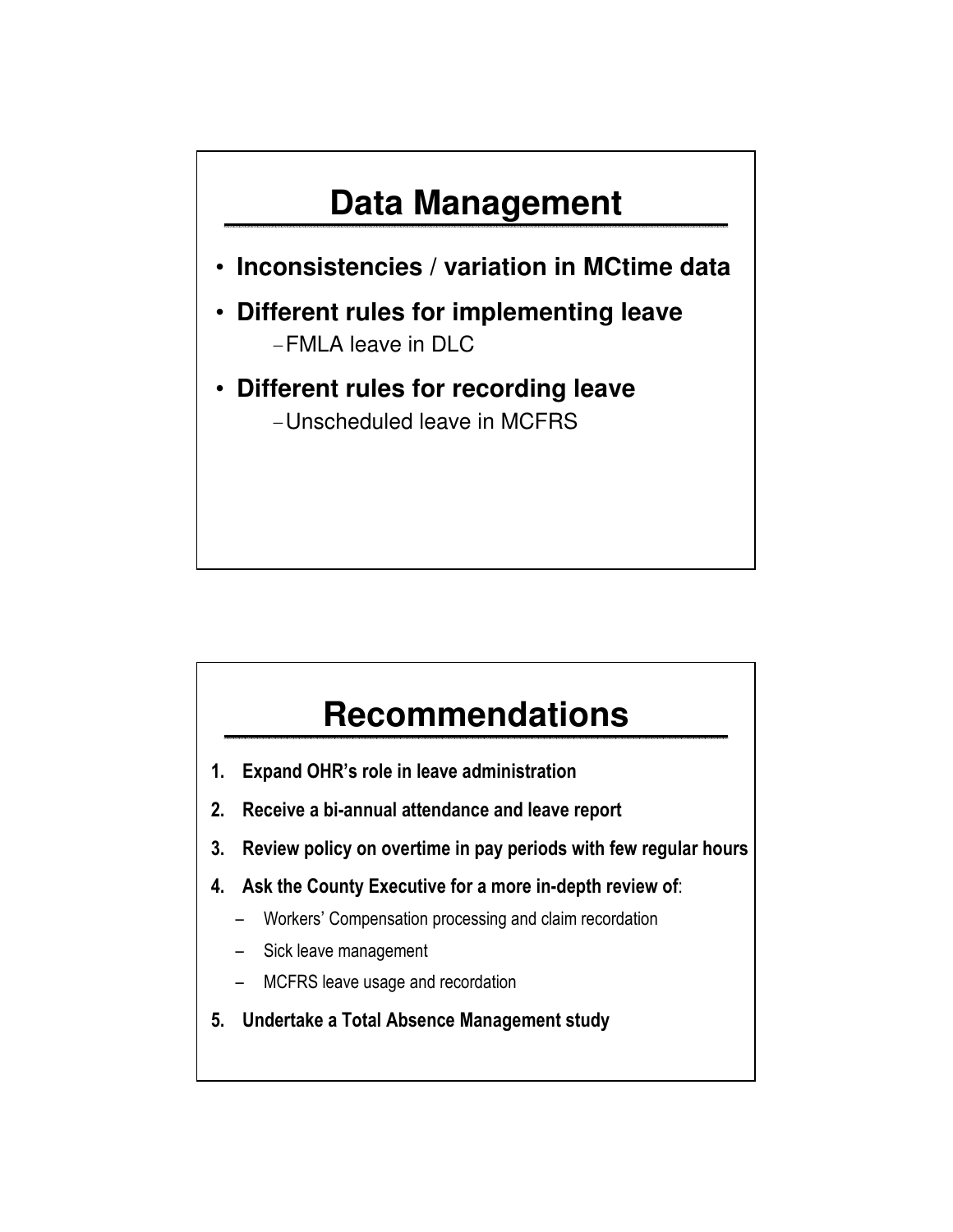

| <b>Salary Increases &amp; Overtime Costs</b> |                                                                                        |  |  |
|----------------------------------------------|----------------------------------------------------------------------------------------|--|--|
|                                              | • \$63.2 million in overtime costs between<br><b>January 2, 2011 and June 30, 2012</b> |  |  |
| <b>If Salaries</b><br>Increase               | The \$63.2 Million Overtime<br><b>Cost Would Increase</b>                              |  |  |
| 5%                                           | \$3.2 million                                                                          |  |  |
| 10%                                          | \$6.3 million                                                                          |  |  |
|                                              |                                                                                        |  |  |